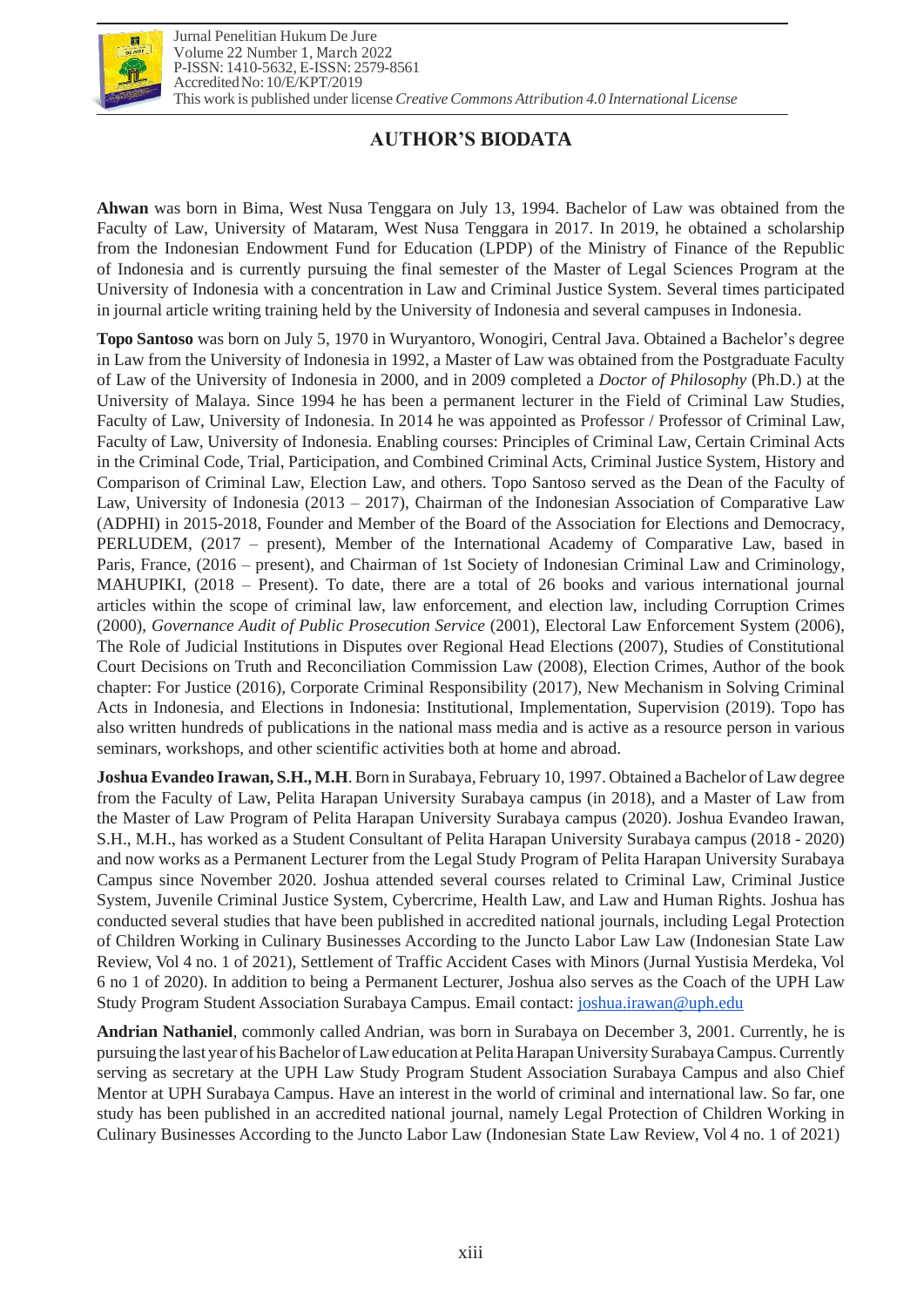**Steven Jonathan** was born in Stone City on February 4, 2002. Currently studying law at the Faculty of Law, Pelita Harapan University Surabaya. Currently active in the organization of the UPH Surabaya Student Consultative Assembly and the Law Study Program Student Association.

**Try Widiyono,** as an active lecturer at the University of Indonesia and the Islamic University of Jakarta. Obtaining a Doctorate in Law at the Faculty of Law, Brawijaya University (2015), a Master of Law in Business Law at the Faculty of Law, Krisnadwipayana University (2002) and a Notariat Specialist at the Faculty of Law, University of Indonesia (1993), and a Bachelor of Law at the Faculty of Law, Islamic University of Jakarta (1986), The authors of the respective book responsibilities by the Board of Directors of Limited Incorporate Companies published by Ghalia Indonesia, 2005, Board of Directors of Limited Liability Companies, The existence, Duties and Responsibilities of the Board of Directors are issued by Ghalia Indonesia 2008, Legal Aspects of Banking Transaction Operations issued by Ghalia Indonesia 2006, as well as Credit Collateral in Financial Engineering issued by Ghalia Indonesia 2009, Principles of Capital Market Law (Teaching Materials) in 2018, Rainbow in the Sky Reform (legal review) 2019, and involved in compiling 4 (four) Books of Islamic Banking at the Institute of Banking Indonesia and actively participating in conferences International science and writing international journals and in international proceedings and as a resource person in various seminars. Currently also a member of the Association of Leaders of Indonesian Legal Universities (APPTHI) and a member of the Association of Muslim Community in ASEAN (AMCA).

**Farhana**, as a permanent educator at the Faculty of Law, Islamic University of Jakarta since 1989 until now. Obtained a Doctorate of Law at FH Brawijaya (2015), previously obtained a Master of Law (2007) and Master of Islamic Education (2003) at the Islamic University of Jakarta, while a Bachelor of Law majoring in Criminal Law (1986) at FH Islamic University of Jakarta and Bachelor of Education (1985) at the Institute of Teacher Training and Education (IKIP) Jakarta. Actively teaching at the Faculty of Law, the Islamic University of Jakarta as a permanent lecturer who teaches criminal law courses, Pancasila Education, Legal Philosophy, and Legal Research Methodology. Have taught at the Indonesian Television Academy (ATVI-ATKI) Indosiar and taught in Special Education Professional Advocates (PKPA) and as speakers both in the form of training and seminars. He was on the Notary Regional Supervisory Board team of East Jakarta Municipality from 2007 - 2011, the Selection Team of the East Jakarta City Council in 2018. Research and articles are published in journals and books and are active in community service activities. Often participating in the activities of several organizations including the Consortium of PTS Community Service Institutions throughout Indonesia and became an administrator in 2003-2008, a member of the Society of Criminal Law and Criminology (MAHUPIKI), and the manager of MAHUPIKI DKI Jakarta in 2013-2018, the Association of Leaders of Indonesian Legal Universities (APPTHI) as penguins (2018-2022).

**Wahyu Saefudin was** born in Banyumas in May 1992. The author is a Community Supervisor at Bapas Class II Pontianak. Currently carrying out study assignments at Sultan Zainal Abidin University, Malaysia with a master of education in correctional facility concentration. The author has published books, popular articles, and scientific journals in various publishers. In addition, the author is also the Executive Director of the Ministry of Law and Human Rights.

**Rony Aryono Putro** was born in Sleman on August 18, 1987. Currently working as a Community Supervisor at UPT Correctional Hall Class II Pontianak, West Kalimantan. Completed his Bachelor of Law at Gadjah Mada University in 2014. The writer is the Director of Social Media Development of the Young Ministry of Law and Human Rights Community and is active as a coach at the National Karate-Do Institute.

**Sriwiyanti** was born in Central Lombok, in December 1993. Currently studying master's degree at Sultan Zainal Abidin University Kuala Terengganu, Malaysia by taking a concentration of Master's of Educational Psychology following his educational background and interests. Several scientific journals and popular articles are published in various local, national, and international publishers.

**KodratAlam** was born in Indramayu on March 8, 1985. Permanent Lecturer of Legal Studies Program, Faculty of Law, Wiralodra University, and Member of the Indonesian Advocates Association (PERADI). Completed his Bachelor of Law studies at the Faculty of Law, Wiralodra University in 2007 and Master of Law, Gunung Jati Cirebon University in 2013. Conducting concentration courses in Health Law and Forensic Medicine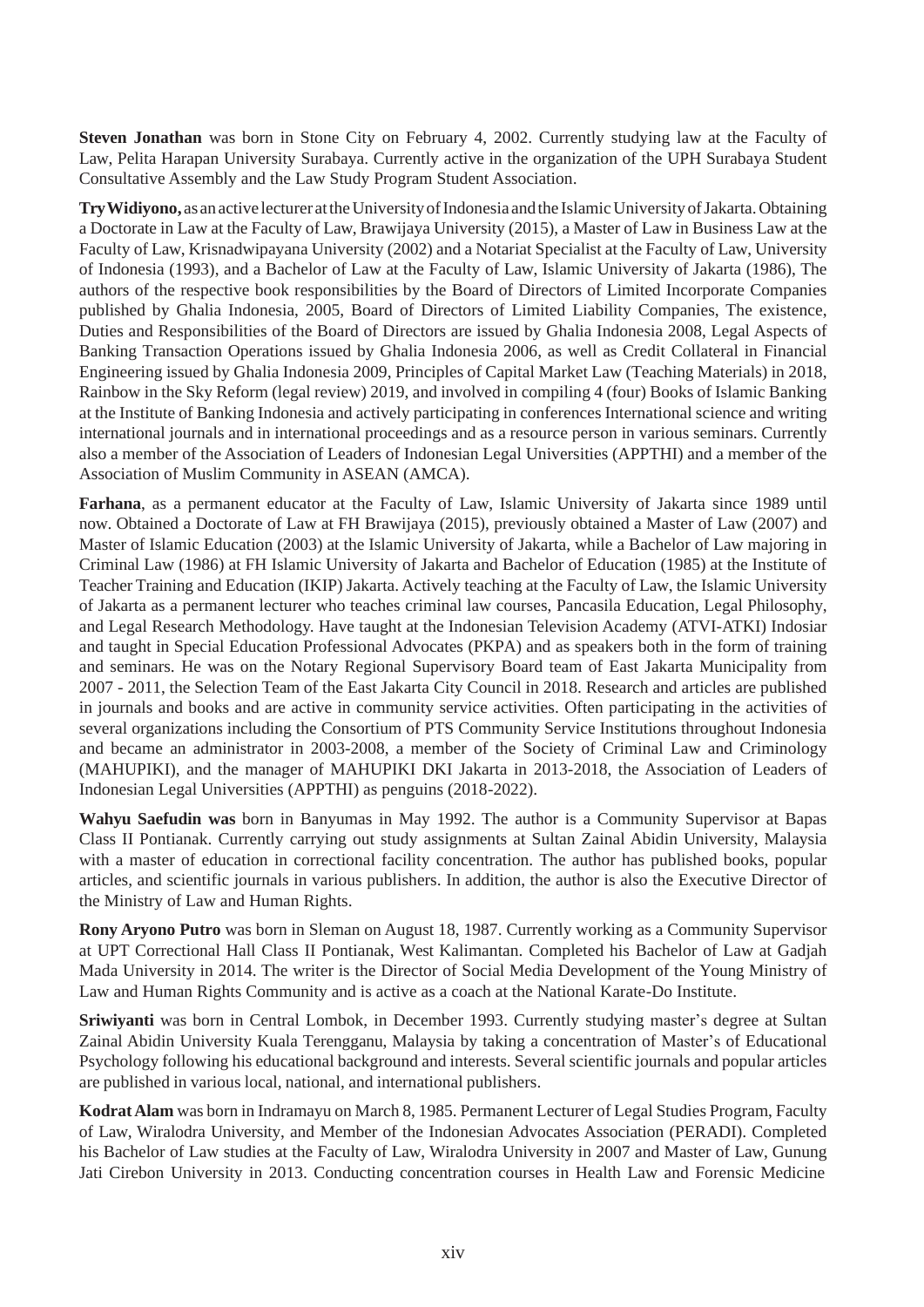Law. Some of the published scientific papers include: Legal Aspects of *Informed Consent*, Law Enforcement of Indramayu Regency Alcoholic Beverage Regulation in Public Health Development Efforts, Assessing Doctor Involvement in the Implementation of Chemical Castration Measures for Perpetrators of Sexual Violence Against Children, and Optimization of Police Strategies to Support the Implementation of Health Protocols during the Covid-19 Pandemic in order to Realize a Conducive Kamtibmas Situation. Establishment of a Functional Position of Researchers in 2021.

**Rosyidi Hamzah,** born in Mentulik, Kampar, Riau, April 5, 1986. Obtained a Bachelor's degree in Law from the Faculty of Law, the Islamic University of Riau in 2008, a Master of Law was obtained from the Postgraduate Of Pancasila University in 2011, and in 2015 completed his Doctor of Law education at the Doctoral Program of Law, Islamic University of Bandung. Since 2012, he is a permanent lecturer at the Faculty of Law, Islamic University of Riau. Conducting courses: Business Law, Civil Law, Banking Law, Civil Event Law. The author served as Vice Dean II for Finance from 2016-2020, and from 2020 until now appointed as Vice Dean I for Academic Affairs of the Faculty of Law, Islamic University of Riau.

**Fadhel Arjuna Adinda,** born in Bagansiapiapi, Rokan Hilir, Riau, August 7, 1997. Obtained a Bachelor of Law degree from the Faculty of Law, the Islamic University of Riau in 2020, and currently (2021-Present) is continuing his education in the Master of Law Program, Postgraduate of Islamic University of Indonesia, with a concentration in Business Law. Several scientific articles have also been published in local and international publishers.

**Jody Imam Rafsanjani** was born in Majalengka on June 23, 1996. He has had a career at the Center for Legal Research and Development, Legal and Human Rights Research and Development Agency, the Ministry of Law and Human Rights of the Republic of Indonesia. Currently active career in The Center for Legal Research, Social Sciences and Humanities Research Organization, National Research and Innovation Agency with the position of First Expert Researcher, Rank / Young Stylist Group (III/a). Completed his bachelor's degree at the Faculty of Law, Diponegoro University in 2018, and now continues his master's degree at Jayabaya University (2020 – present). Have participated in National Scientific Writing Training and Training.

**Muhaimin** was born in Jakarta on April 9, 1983. Bachelor of Law from the Faculty of Law, Islamic University of Jakarta class of 2001. Young Researcher at the Center for Legal Research and Development, Legal and Human Rights Research and Development Agency, Ministry of Law and Human Rights of the Republic of Indonesia. As a Researcher was once a Member and Secretary of the Legal Research Team. Participate in the editorial board members of nationally accredited journals. Joined the Members of the Indonesian Legal Research Association (IPHI), and joined the Indonesian Research Association (HIMPENINDO) from January 2017 until now. As a researcher has produced 2 books published by Mahara Publishing as a member of IKAPI with the title, "Notary Accountability for Authentic Deeds Indicated by Criminal Acts" and "System of Money Laundering of Narcotics Crimes in the Criminal Justice System" as well as scientific papers in national accreditation journals as many as 8 written and not accredited as many as 3 papers. In addition, receiving the satyalancana honor mark of Satya X Year's Work from the government in this case the President of the Republic of Indonesia. Then the latest is to complete a Master of Law Education at the Islamic University of Jakarta in February 2022

**Muhammad Yusrizal Adi Syaputra, SH.MH** was born in Aras Kabu, on January 22, 1986. He studied Bachelor of Law in 2004 at the Faculty of Law, Andalas Padang University, continued the Master of Law Program in 2009 at the Master program in Law, Faculty of Law, University of North Sumatra, in 2017 resumed Doctoral Studies in the Doctoral Program in Law, University of North Sumatra, Medan. The daily author works as a Permanent Lecturer at the Faculty of Law, University of Medan Area. Courses that are the author teaches include, Constitutional Law, Election Law, and Constitutional Law. In addition to the Medan Area University, the Author is also a Guest Lecturer at Pnaca Budi Development University, North Sumatra State Islamic University, and DarmaAgung University, Medan. The author is also trusted to be the Editor-in-Chief of the Law Enforcement Scientific Journal of the University of Medan Area and editor at the Riau Law Journal, Mercatoria Journal, and Reviewer at The Journal of Jambura Law Review, Journal of Veteran Law Review. Publicization of Scientific Works in the form of Book: Introduction to The Law of State Order published by CV. Six Media, Book: Presidential System of Government is published by UMA Press. The author also actively writes in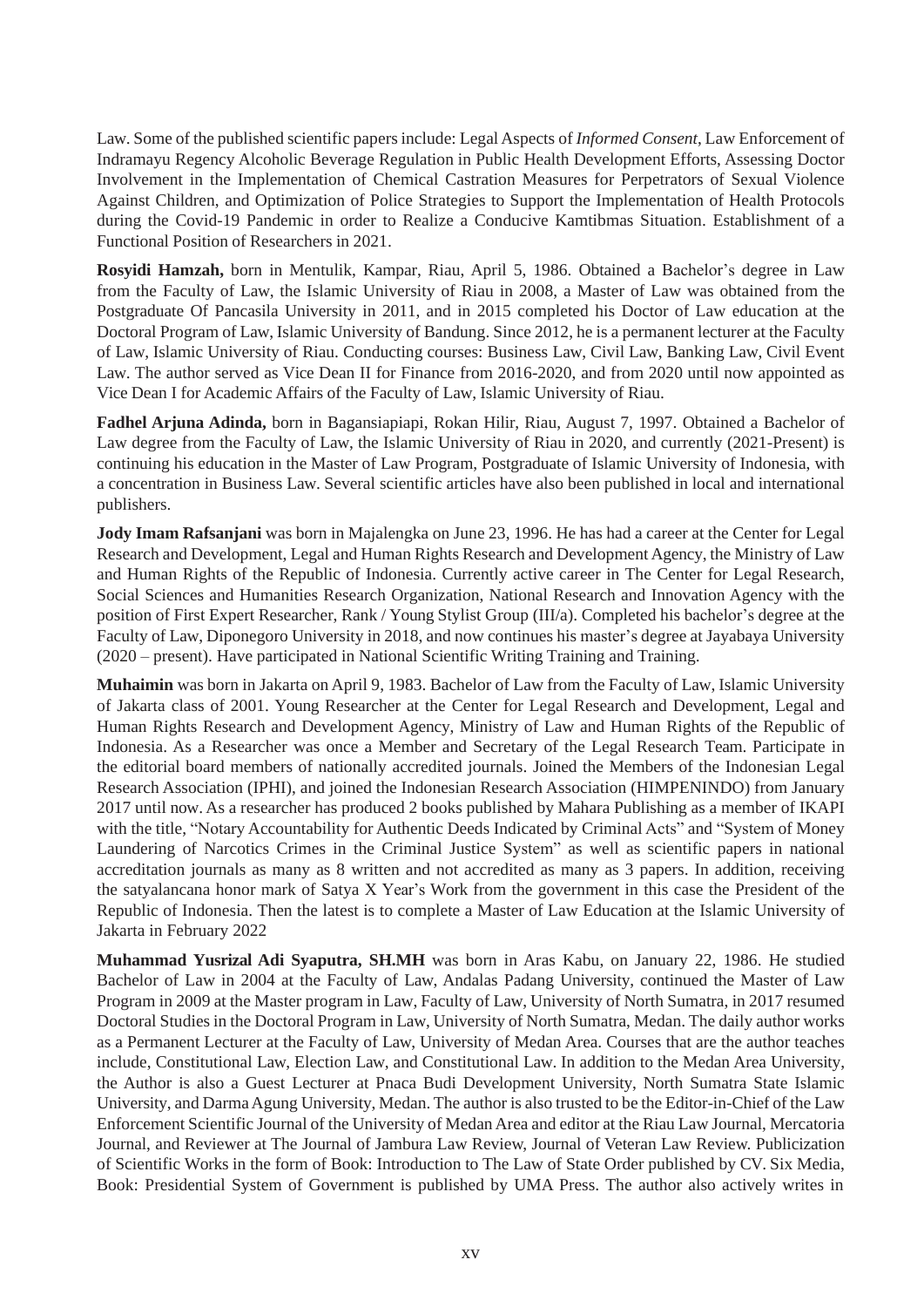the Scientific Journal, namely, The Journal of Legal Research De Jure, "**The Relationship of Social and Cultural Aspects with the Legal Politics of Direct Regional Head Elections in Indonesia",** Vol.20, No.2, June 2020 (Credited SINTA 2), Journal of Law Master of Law Udayana, **Coalition of Political Parties in the Cabinet: Between Strengthening the Presidential Institution or Balas Budi Politics,** Vol. 9, No.1 May 2020 (Accredited SINTA 2), Jurnal Internasional, *Legal Protection of the Constitutional Rights of the Indigenous Faith Believers in Indonesia,* Pertanika Journal of Social Science and Humanities, Vol.28, No. 2, 2020, Universiti Putra Malaysia. (Indexed Scopus Q3); National Journal, *Implementation of the Use of Artificial Intelligence in the Formation of Regional Regulations,* Scientific Journal of Legal Policy, Vol.14, No. 3, 2020. (Accredited SINTA 2). The author's experience as Deputy Secretary of the Regional Board of the Association of Lecturers of Constitutional Law and State Administrative Law (APHTN-HAN Sumut).

**Dr.Miza Nasution, SH. M.Hum was** born in Medan on November 26, 1972. The author is a DoctoralAlumnus of Legal Sciences, University of North Sumatra. Daily work as a Lecturer at the Faculty of Law, University of North Sumatra. In addition, he also became a guest lecturer at Medan area university, Muhammadiyah University of North Sumatra. The author also actively wrote the Book "Dissecting the Presidential System in the Book of Ideas for amendments to the 1945 Constitution published by the National Law Commission in 2008, the book "Accountability of Governors in the Unitary State of Indonesia" Publisher of PT. Softmedia, October 2011. The book, "Religious Guarantee in the Constitution" was published by PT. Softmedia. The author is also active as an Expert Witness in some cases of Election-Related Law. The author is also active as a resource person both in the Center and in the Region. Organizational Experience, The Author serves as Chairman of the Association of Lecturers of Constitutional Law and State Administrative Law (APHTN HAN Sumut) for the period 2016-2021.

**Herdi Munte, SH. MH.** Born in West Ledong, on August 10, 1976, Completed a Bachelor of Law at Amir Hamzah University Medan, Master of Law Program at the University of North Sumatra, and is currently a Candidate for Doctor of Legal Sciences from the University of North Sumatra. The author actively wrote several books such as "Election Administration Completion Model" published by Puspantara Publishing. Book "Introduction to Violations and Disputes of Election Law", Book "Compilation of Law Enforcement Regulations in Elections". The author also actively writes in media such as The Alert Daily Newspaper, and The Analysis Daily. Author as a Permanent Lecturer of the Faculty of Law, University of Darma Agung.

**Dra. Evi Djuniarti,** M.H. commonly called Evi was born in Jakarta City on June 9, 1958, Receiving Education: Faculty of Ushuludin IAIN Syarif Hidayatullah in 1985 followed by a Master of Law obtained from the College of Legal Sciences "IBLAM" in 2002. Daily working as a Researcher at the Center for Legal Research and Development of the Legal Development and Human Rights Research Agency of the Ministry of Law and Human Rights by assuming the position of Main Researcher IV / d, in performing duties as a researcher, has spawned several Papers in the form of books that have been published, including: "The Role of Law in The Resolution of Civil Disputes through Mediation Institutions", Mahara Publishing 2016; "Application of Mudharabah Muqayyadah Financing Law in the Islamic Banking System on Capital Goods", Mahara Publishing 2017; "Legal Protection of Indigenous Peoples' Rights to Land Areas designated as Protected Areas", Mahara Publishing 2017; Interfaith Marriage, Mahara Publishing 2019, "Marriage and Distribution of Inheritance in Gelahang Community in Bali" and "Termination of Investigation against Suspects Contrary to Law and Human Rights" Balitbangkumham Press 2020. In addition to scientific papers in the form of books, also an active author of various nationally accredited scientific journals. The author is domiciled in Duta Indah Complex Jl. Kenanga 12 block K 8 No. 11–12, Jati Makmur Pondok Gede 17413. Contact via Email: evi\_ [djuniarti@yahoo.com](mailto:djuniarti@yahoo.com)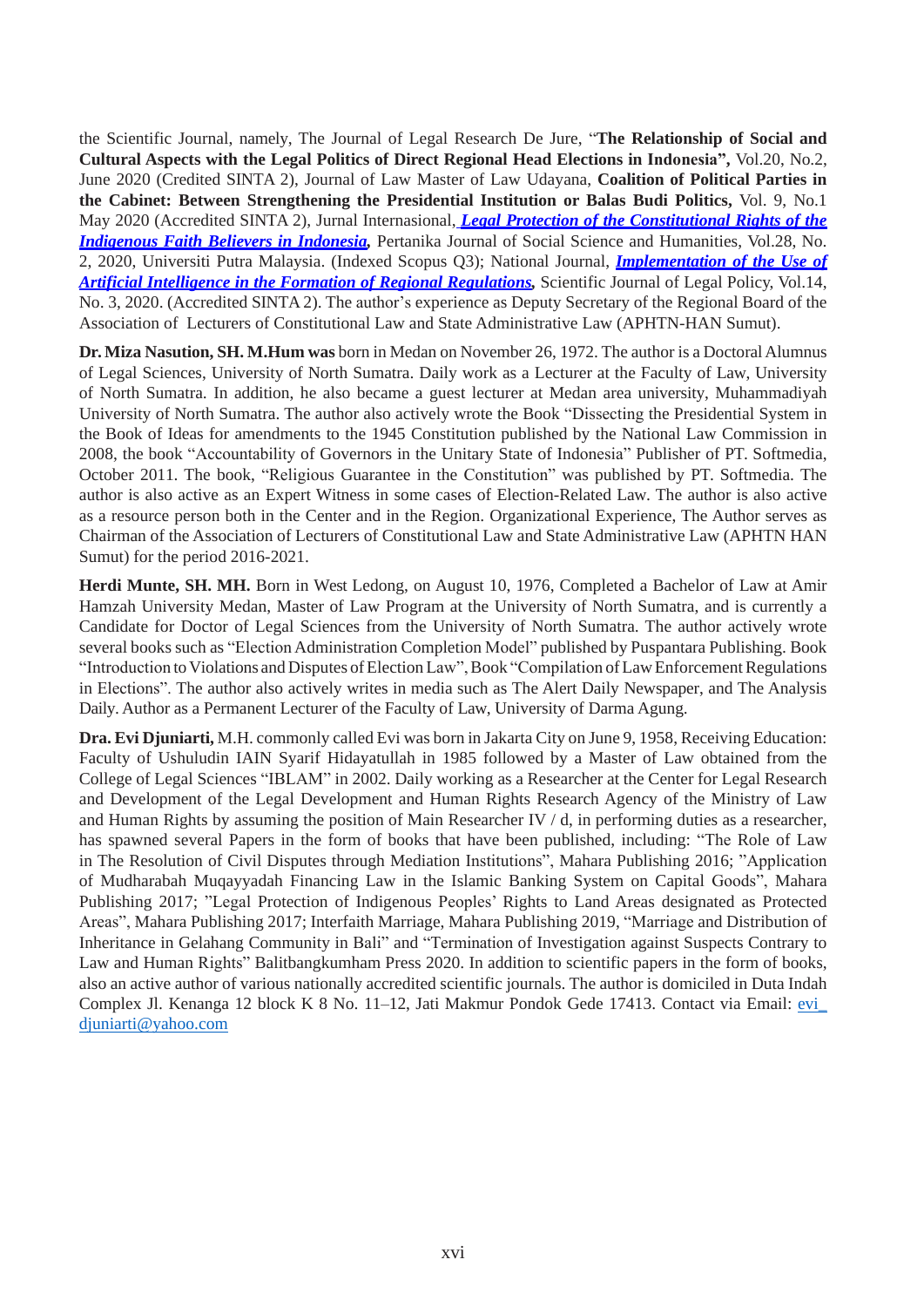# **GUIDELINES FOR WRITING DE JURE LEGAL RESEARCH JOURNAL**

The De Jure Legal Research Journal is a scientific magazine that publishes scientific papers on research results in the field of law. The De Jure Legal Research Editor accepts scientific papers from research in the field of law that have never been published or are being submitted for publication in other publication media. The submitted paper will be discussed by the Editorial Board together with experts pursuant to the scientific field to determine its eligibility for publication. The paper shall be written in Indonesian language, submitted in the form of a soft copy from Microsoft Word application program using Times New Roman font in a maximum number of 20 sheets (two columns), with A4 paper size (Paper template can be downloaded in the menu bar on the right). The paper shall be submitted online via [http://ejournal.](http://ejournal/) balitbangham.go.id/index.php/dejure/. **We do not accept and process papers/writing sent via editor's email.**

# **Writing Systematics:**

# **Title**

The title shall be written in 2 languages; the Indonesian version shall use Times New Roman font in capitals (uppercase), font size: 13; the English title shall use lowercase letters (*Capitalize Each Word*) in Times New Roman font, italic, font size: 13. The title shall be written in a maximum of 14 words.

#### **Researcher's Identity**

Shall be typed under the title and include the researcher's name without title, place of work, work unit address, as well as telephone and/facsimile number, and the researcher's email address, shall be typed using bold font style.

# **ABSTRACT**

The Abstract shall be written in two languages: Indonesian language and English, accompanied by keywords of at least 3 (three) words and a maximum of 5 (five) words. The Abstract shall contain background, objectives, uses, methods, discussion and analysis, conclusions, and suggestions without pictures, tables, or references. The Abstract shall be typed in one space; 150-200 words (one (1) paragraph), typed in Times New Roman font; font size: 11; typed in Indonesian language (regular font style) and English (italic font style).

# Keywords

Describing the problem domain that is researched and the main terms that underlie the implementation of the indexed research. Shall be typed in Times New Roman font, size: 11, in Indonesian language (regular font style) and English (italic font style).

# **INTRODUCTION**

The introduction shall include the background of the problem, the statements of the problem (question sentences in the form of a narrative) as well as the objectives and benefits of the research, and a summary of theoretical studies relating to the problem which is researched. Citations (references) shall be inserted using Mendeley tools, Turabian 8th edition (full-note style). The maximum length of the introduction is 4 pages using a *special first line 1 cm* paragraph format (Times New Roman font, font size: 11, spacing: 1).

# **RESEARCH METHOD**

The method shall contain the type or characteristics of the research, data sources, techniques and procedures for data collection and data analysis. Citations (references) shall be inserted using Mendeley tools, Turabian 8th edition (full-note style). The maximum length of the research method is 1 page. The paragraphs shall use *special first line 1 cm* paragraph format (font: Times New Roman; font size: 11; spacing: 1).